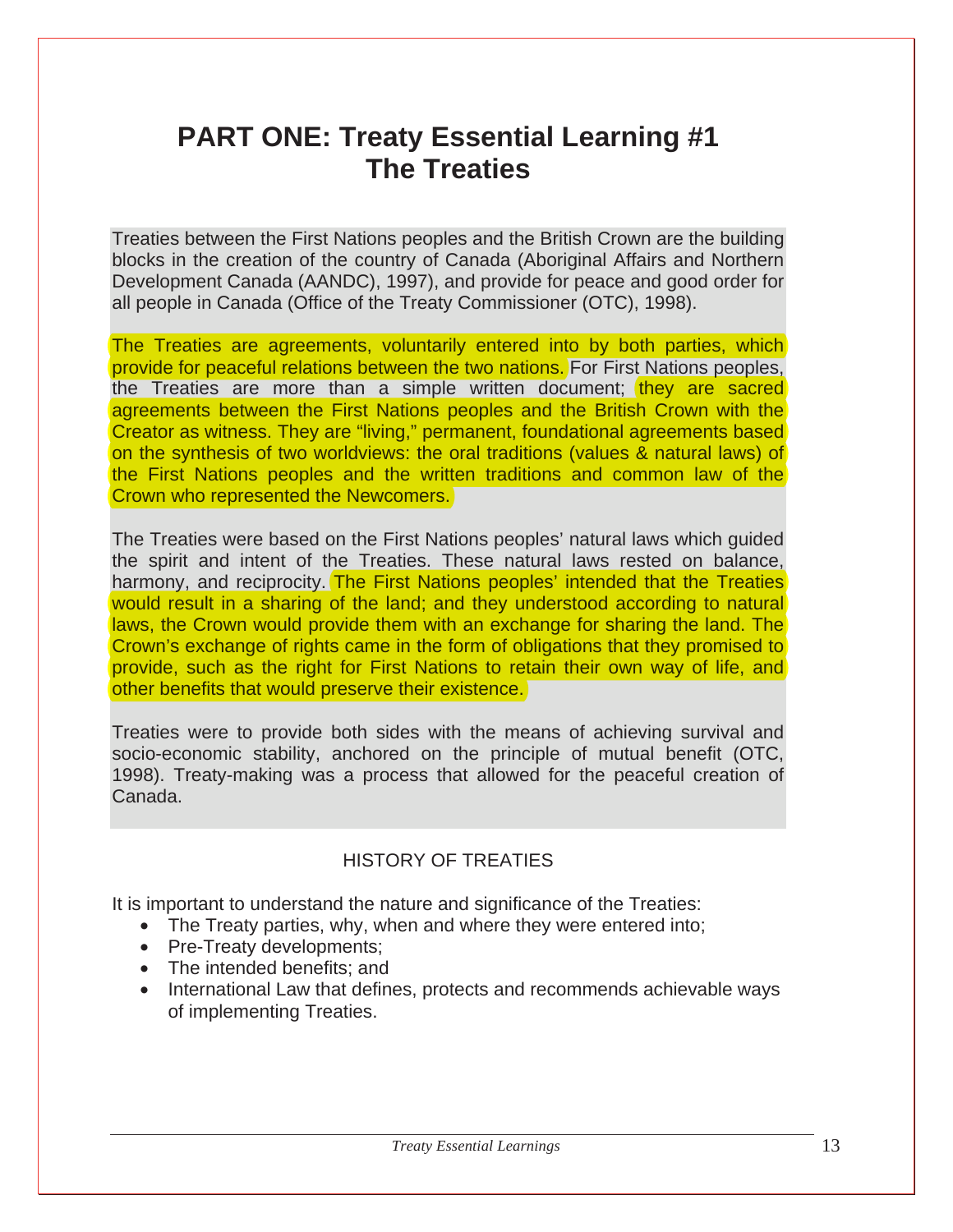**1. The Treaty Partners**: There are two Treaty partners: the First Nations peoples and Canada (formerly the British Crown); with the Creator (God) as witness.

The Indigenous Peoples/First Nations peoples are the original inhabitants of North America. They were sovereign nations who exercised their powers to negotiate and agree to international arrangements. For thousands of years prior to contact, the land that is now Manitoba was occupied by diverse groups of First Nations peoples. They are known as the Anishinaabeg (Ojibway), Anishininiwak (Oji-Cree), Dakota, Dene and Nehowak/Ininiwak (Cree). These were the original inhabitants of the lands that make up Manitoba.

At the time of Treaty negotiations in Manitoba, beginning in 1871, Canada (Crown) appointed representatives known as Indian Commissioners to negotiate Treaties with the First Nations peoples. In Manitoba, these negotiations included the Lieutenant-Governor, and other individuals such as members of the Legislative Assembly of Manitoba and officers of the Hudson's Bay Company (Morris, 1991, pp 25 and 43). The Treaty negotiations in Manitoba with the First Nations peoples were consistent with principles of The Royal Proclamation of 1763 which required the Crown (Canada) to have a public meeting with First Nations peoples to acquire lands from them, essentially recognizing that the First Nations peoples lived on traditional lands, held title to their land unless they surrendered it, and would come under the protection of the Crown (Canada) once a Treaty was signed.

The Creator or God is considered witness to the Treaties. It is to the Creator that the promises were made, therefore; they continue to be considered sacred.

- **2. Definition of Treaties.** A Treaty is "an agreement, especially one between nations, signed and approved by each nation" (DeWolf et al., 1997, p.1560). The Supreme Court of Canada defines Treaties as: "What characterizes a Treaty is intention to create obligations, the presence of mutually-binding obligations and a certain measure of seriousness" (R. v. Sioui, 1990, p.18).
- **3. First Nations Peoples Treaty-Making.** Prior to Treaty-making between the First Nations peoples and the Newcomers, First Nations entered into agreements with other First Nations to share lands for trapping, hunting or gathering purposes. They were prepared to enter into a similar agreement with the Crown that would allow for "agowidiwin" (Treaty) meaning bringing things together, sharing what each other has (Assembly of Manitoba Chiefs, Council of Elders, Elder Bone, 2011). The primary reason for the internal Treaties was to allow for equitable and fair access to resources. Therefore, when the First Nations peoples entered into Treaty with the British Crown they assumed that the same type of relations would follow (R. v. Sioui, 1990).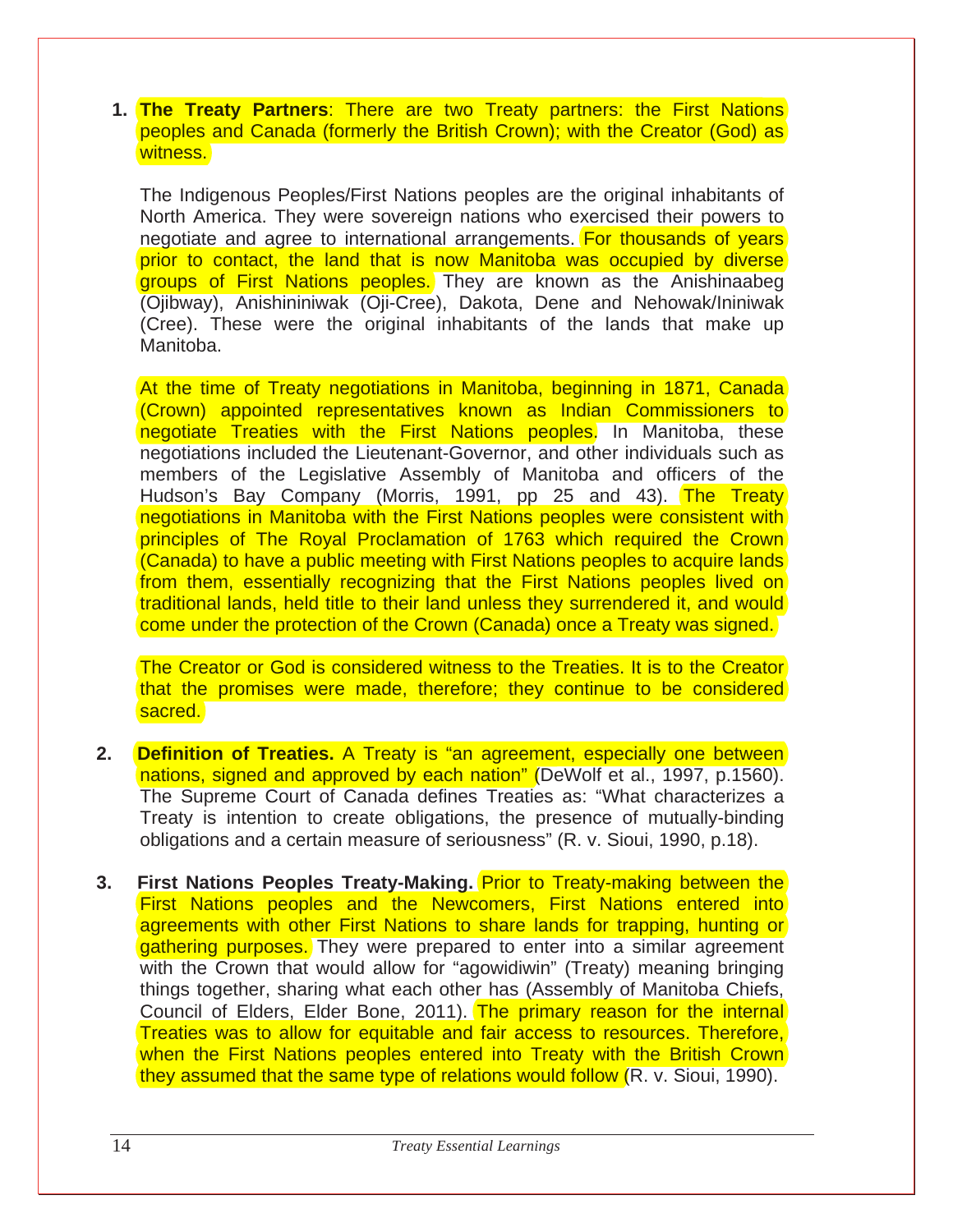- **4. First Nations Peoples of Manitoba Treaty Concepts in the Oral Tradition:**  The Treaties or Agowidi'iiana (Anishinaabeg) or Asitamakewin (Anishiniwuk) (Flett et al, 2010) or Yunize tsabanalya dene elelot'ine eleltsi ni erehtl isi (Dene – the time people built relationships and dispersed funds and documents) (Herman & Toutsaid-Gordon, 2010) or Okadakchiyapi (Dakota) (Assembly of Manitoba Chiefs, Doris Pratt, 2010) were based on the First Nations peoples' principles of: "kitagi'inan (Nehow/Ininiw – our land belongs to all of us), "magi'aski (Nehow/Injniw – we all make a living from the land) (Assembly of Manitoba Chiefs, Darcy Linklater, 2011). Treaty making or Onak'go'nagewin (Anishinaabeg) or Sooniyaka awesjikewin (Anishiniwuk) or Okadakchiyapi kaghapi (Dakota, meaning relationship making, friendship) included the spiritual and ceremonial concepts of the Treaty making process: "sagasedewin" (Anishinaabeg – smoking the pipe), and "sagasedewag asho'da'mayewinan (Anishinaabeg – Treaty promise) (Assembly of Manitoba Chiefs, Council of Elders, 2010). Appendix 2 provides a listing of additional Treaty related terms in the First Nations peoples' languages in Manitoba.
- **5. Royal Proclamation of 1763.** In 1763 King George III issued The Royal Proclamation which established certain legal and political principles upon which the Treaty making process was founded from the Crown's perspective (R.v.Sioui,1990).

### The Royal Proclamation of 1763 recognized that:

- First Nations peoples lived on traditional lands;
- Interest in those lands belonged to groups and nations, not individuals;
- The Crown (Canada) required an agreement with First Nations peoples to acquire lands from them through a public meeting of their peoples;
- First Nations peoples held title to their land unless they surrendered it;
- First Nations peoples were under the Crown's (Canada's) protection.

These directives, for the colonies and later Canada, formed the founding principles of all future Treaties for lands. The Royal Proclamation of 1763 protocols and the First Nations peoples established Treaty making process came together in all future Treaty making processes.

**6. Pre-Confederation Treaties.** Prior to Confederation in 1867, the First Nations peoples and Newcomers had a long history of diplomacy that resulted in different types of peace and friendship, military, and economic agreements or Treaties. The early pre-Confederation Treaties from 1781 to 1862 were primarily peace and friendship Treaties and those involving land negotiations. The Upper Canadian Treaties of 1818 to 1862 'reflected a shifting nature of Native-Newcomer relations in British North America. Most noticeably after 1840, the personnel that the government sent to make Treaty with First Nations peoples were representative of the settler government, and not the earlier military-diplomatic tradition' (Miller, 2009, p. 117). The terms of the Robinson Treaties were significant because they dealt with large territories of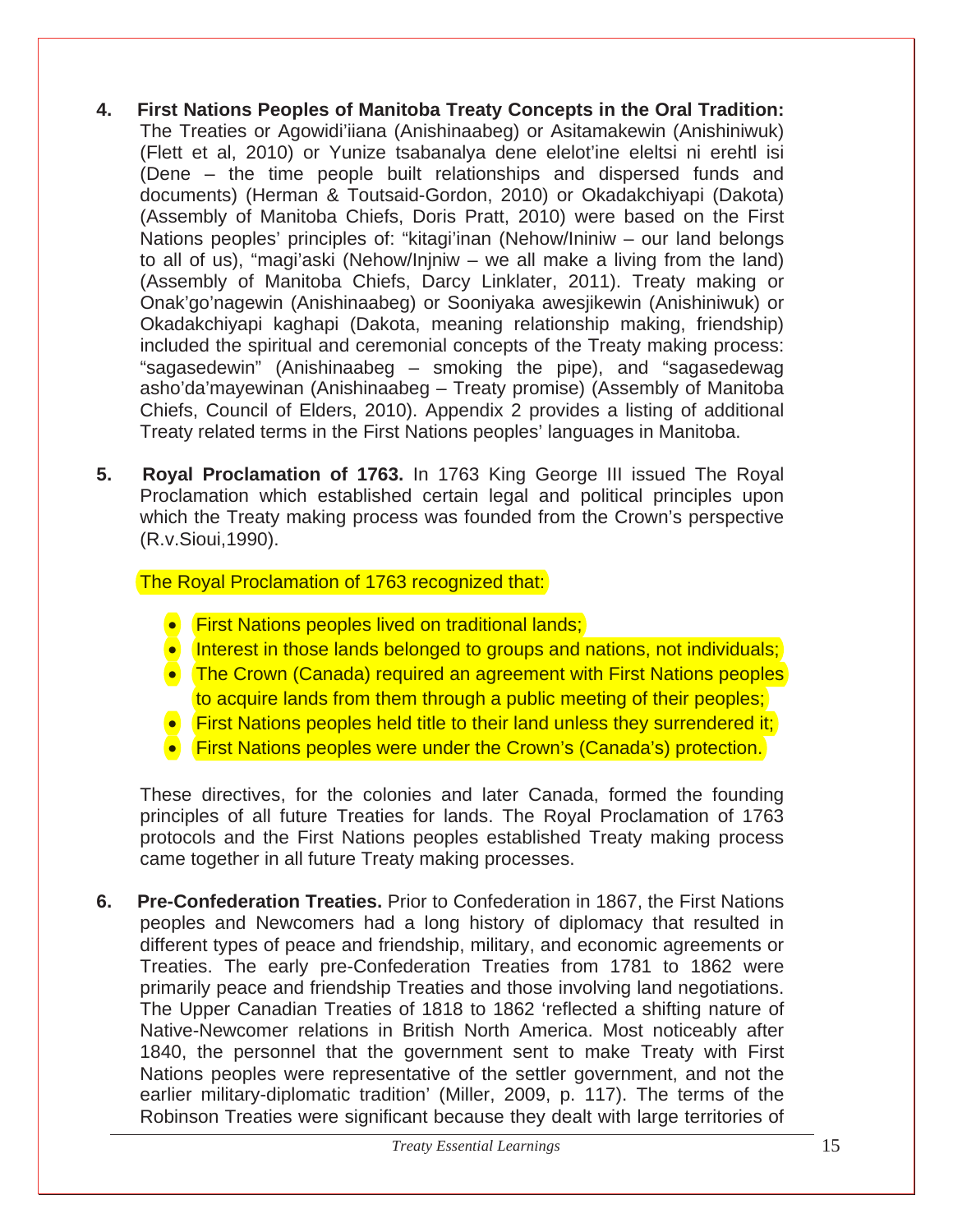land, recognized First Nations hunting and fishing rights, and included provisions for annuities. All these elements became important elements to Treaty-making in western Canada after 1867 (Ibid., p. 118).

The Selkirk Treaty of 1817 is an example of a pre-Confederation Treaty in Manitoba which was negotiated by The Earl of Selkirk, also known as the Lord Selkirk and Thomas Douglas, with the Anishinaabeg (Ojibway) and Nehowak/Ininiwak (Cree) First Nations peoples residing along the forks of the Red and Assiniboine Rivers in the territory of Rupert's Land. Lord Selkirk negotiated this Treaty for the purposes of establishing a colony at the Red River using the guidelines outlined by The Royal Proclamation of 1763. Not all the historic Treaties that were negotiated with the First Nations peoples are recognized by Canada. Approximately seventy historic Treaties are recognized by Canada (Leslie, n.d.).

- **7. First Nations Peoples (Aboriginal) Custom Law Rights**. First Nations peoples have custom law rights which are specific to them because of their historical occupancy of the lands. First Nations custom law is the law of the land, their traditional territories. The Royal Proclamation of 1763 recognized First Nations as sovereign nations with their own rights and required newcomers to negotiate Treaties with the First Nations before occupying their lands. The Crown acknowledged these rights and required Newcomers to respect these rights as a rule of law before First Nations land was obtained and opened up for settlement. The Crown was required to make Treaties with First Nations to deal with First Nations peoples' rights.
- **8. Canadian Confederation 1867.** At the time of Confederation, the union to be known as the Dominion of Canada was created by the British North America Act. At this time, the Canadian government had control over internal (domestic) affairs. Confederation included terms relevant to western Treatymaking: one was the provision for entry of new territories such as Rupert's Land and the North-western Territories; and the second was the assigned jurisdiction over "Indians and lands reserved for Indians" to the Parliament of Canada (Miller, 2009, p.129).

The new government launched two waves of Treaty making:

(a) the first opened the prairies for farming and the railway; and (b) the second opened the north for mining and logging.

From Canada's perspective, land was the central impetus for negotiating the Treaties (OTC, 2007).

**9. Treaty Adhesions.** Treaty adhesions were signed because some First Nations were not present at the original Treaty negotiations. The Treaty adhesion process was just as significant as the Treaty

*Treaty Adhesions are sacred agreements that created an ongoing relationship with the Crown, just as the original Treaties.*  (OTC, n.d.)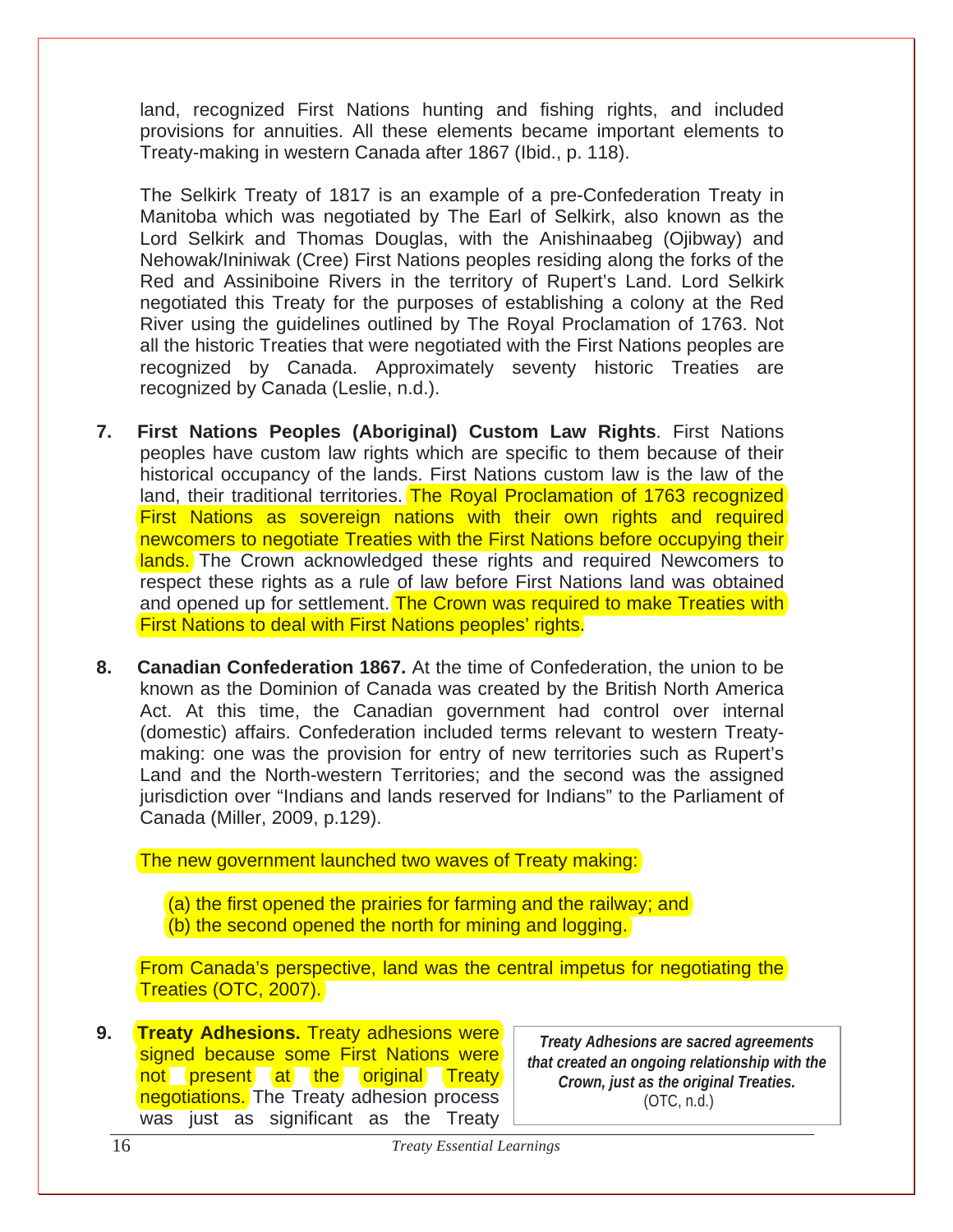negotiation process. Adhesions were signed with First Nations peoples throughout the areas that were dealt with in the initial Treaty negotiations and often continued for several years, sometimes decades, following the negotiations. First Nations peoples who adhered to existing Treaties are subject to the same conditions as the original signatories. Likewise, the Crown is also subject to the same conditions and obligations. For example in Manitoba, Treaty 5 Adhesions were negotiated and signed between June 1908 and 1910. This Adhesion included a significant number of First Nations peoples from Fort Churchill, Fox Lake, Garden Hill, God's Lake, God's River, Island Lake, Nisichawayasihk, Oxford House, Red Sucker Lake, Shamattawa, St. Theresa Point, Tataskweyak, Wasagamack and York Factory.

**10. The Numbered Treaties.** From 1871 to 1921, a series of eleven Treaties were negotiated by various Indian Commissioners with First Nations peoples who occupied lands covering the western provinces and northeastern British Columbia, northwestern Ontario, northern Ontario and the western portion of the Northwest Territories. The Numbered Treaties contained numerous provisions: one-time payments to Chiefs and Headmen; a census; clothing; annuity payments; education; prohibition of intoxicants; creation of reserves; farm stock; agricultural equipment; ammunition; twine for nets; and flags. Treaty 6 included provision for a medicine chest, as well as food in case of pestilence and famine (Leslie, n.d.).

The Numbered Treaties are held in high esteem by the descendants of the original signatories and serve to define the historical Treaty relationship between First Nations peoples and the Crown (Canada). Treaties 1, 2, 3, 4, 5, 6 and 10 cover areas in what is now Manitoba.

**Treaty 1** *(1871),* Treaty No. 1 was negotiated and signed in August 1871 at Lower Fort Garry. Current First Nations that are part of Treaty No. 1, are: Brokenhead, Long Plain, Peguis, Roseau River, Sagkeeng, Swan Lake and Sandy Bay. The Dakota people within Manitoba do not have Treaties with the Crown; however, their land is considered reserve land under Canada's Indian Act. The Dakota Oyate communities within the Treaty No. 1 area include: Dakota Tipi and Dakota Plains (Treaty Relations Commission of Manitoba, 2010).

**Treaty 2** *(1871),* is primarily in the province of Manitoba but also covers a small area of Saskatchewan, although no Treaty 2 First Nations peoples reside in Saskatchewan. This Treaty was negotiated in Lower Fort Garry and agreed to in 1871 at Manitoba House. The First Nations that are part of Treaty No. 2 are: Dauphin River, Ebb and Flow, Keeseekoowenin, Lake St. Martin, Lake Manitoba, Little Saskatchewan, O-Chi-Chak-Ko-Sipi, Pinaymootang, and Skownan. Riding Mountain Nation Park and Duck Mountain Provincial Park are within the Treaty No. 2 area.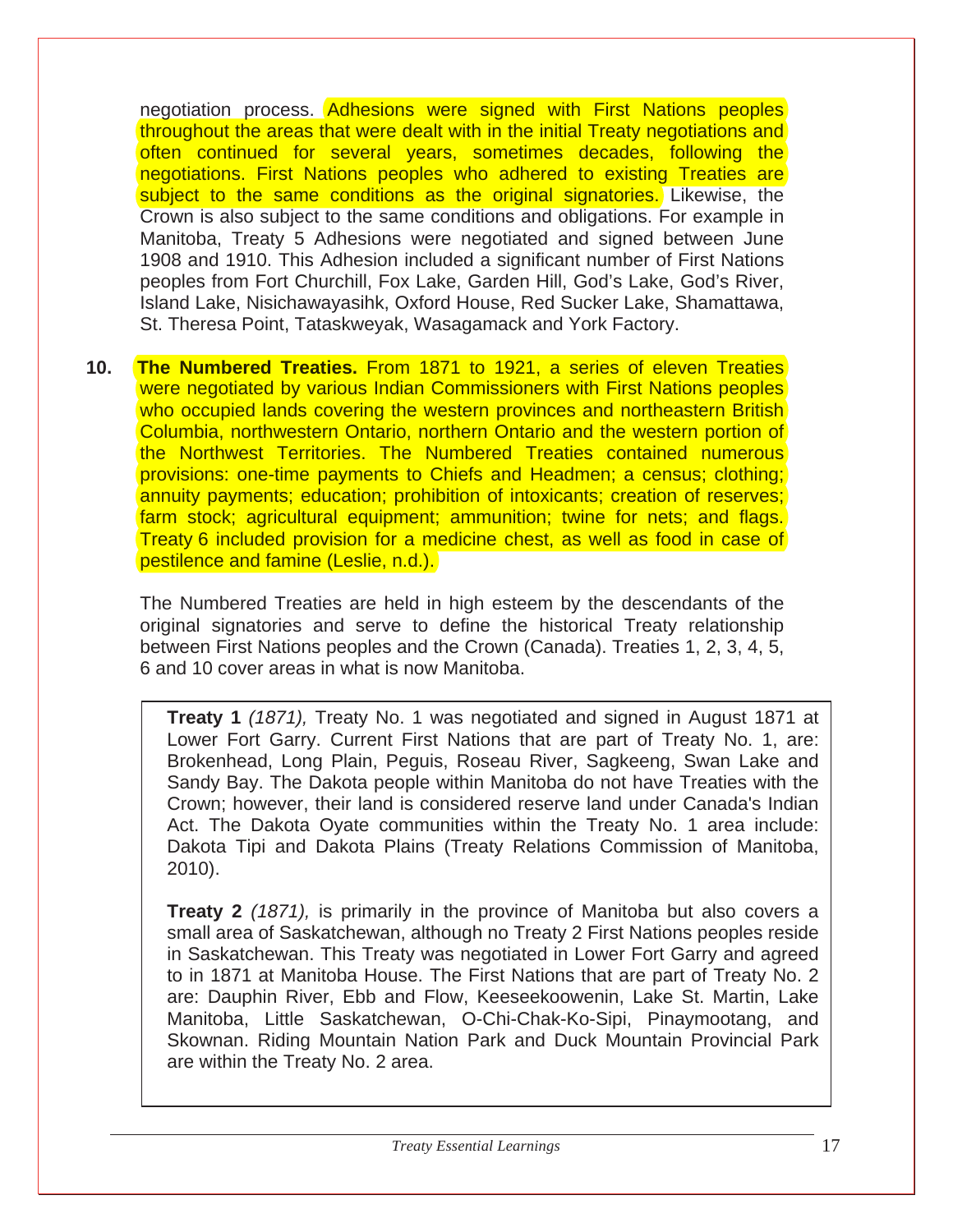**Treaty 3** *(1873)* was negotiated and signed in October 1873. Treaty 3 area lies mostly within the borders of Ontario; however, Buffalo Point First Nation is part of Treaty No. 3. Although Sagkeeng First Nation is a Treaty 1 nation; it is also a member of the Grand Council of Treaty 3. Both First Nations are located in present day Manitoba. Much of the Whiteshell Provincial Heritage Park is within the Treaty No. 3 area.

**Treaty 4** *(1874)* was negotiated and signed in September of 1874 at Fort Qu'Appelle, Saskatchewan. The larger portion of the Treaty area can be found in Saskatchewan; however, a small part of western Manitoba is covered by Treaty No. 4. First Nations that are part of Treaty No 4 include: Gamblers, Pine Creek, Rolling River, Tootinawaziibeeng, Waywayseecappo and Wuskwi Sipihk.

**Treaty 5** *(1875)* was negotiated and signed by the largest number of First Nations communities within Manitoba at different locations and times. The first negotiation and signing of Treaty No. 5 occurred at Berens River in 1875. The First Nations that entered into Treaty No. 5 include: Chemawawin, Berens River, Black River, Bloodvein, Pimicikamak, Fisher River, Misipawistik, Hollow Water, Kinonjeoshtegon, Mosakahiken, Norway House, Opaskwayak and Poplar River.

**Treaty 5 Adhesion** *(1908 - 1910)* was negotiated and signed between June 1908 and 1910. The First Nations that entered into Treaty No. 5 through adhesions include: Sayisi Dene, Fox Lake, Garden Hill, God's Lake, Manto Sipi, Nisichawayasihk, Bunibonibeee, Red Sucker Lake, Shamattawa, St. Theresa Point, Tataskweyak, Wasagamack and York Factory.

**Treaty 6 Adhesion** *(1876)* was signed and negotiated in August and September of 1876. The bulk of Treaty No. 6 exists within present day Saskatchewan. With the disappearance of buffalo herds, the declining fur prices and the introduction of new diseases, First Nations peoples acknowledged the need for education and agriculture as a new means of ensuring an adequate livelihood for future generations; therefore they agreed to share their lands in exchange for the Queen's benevolence and protection. The First Nations that entered into Treaty No. 6, within Manitoba, are Mathias Colomb and Marcel Colomb.

**Treaty 10** *(1906)* was negotiated and signed in August 1906 in northern Saskatchewan primarily due to the declining fur prices and game. This Treaty covers the First Nations within Manitoba known as Barren Lands and Northlands. The majority of Treaty 10 exists in northern Saskatchewan. Since the land was largely unsuitable for agriculture, the government was not interested in making Treaty until the discovery of gold in the Klondike. The discovery of gold brought an influx of miners, leading to hostilities between First Nations peoples and the miners. The negotiation of Treaty 10 was important to bring stability to the region.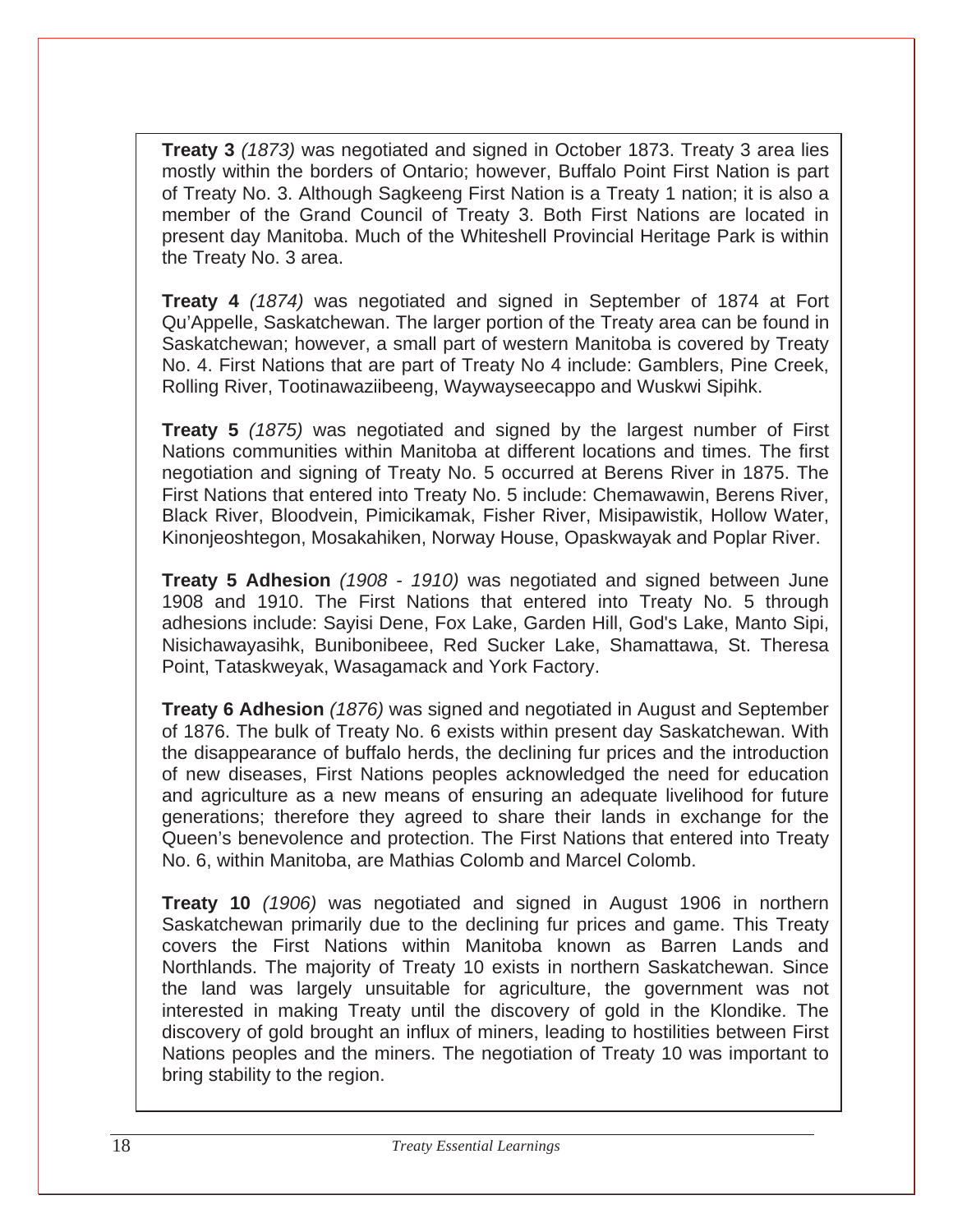- **11. Modern Treaties.** After the Numbered Treaties were agreed to, there were still many First Nations groups that were not included in any Treaties. This prompted the parties to formulate modern Treaties in other parts of Canada. The modern Treaties include the 1975 James Bay and Northern Quebec Agreement, the 1993 Nunavut Treaty and the British Columbia Nisga'a land claim settlement. In Manitoba, the Dakota were not signatory to any of the numbered Treaties.
- **12. The Treaty Making Process**. Both the Crown and First Nations peoples practiced their own customs in sanctioning the Treaties. The Crown had lawyers and government officials and the First Nations peoples had Chiefs, headmen, spiritual women, and Elder advisors and spiritual leaders. Most were authorized to carry out a process of negotiation and consultation; however, there was some resistance to Treaty negotiations from some First Nations peoples who were skeptical of the Crown's promis**e**s. For First Nations peoples, it is customary to approve important matters through spiritual ceremonies. During the Treaty signing process, the First Nations peoples conducted spiritual ceremonies because they believed the Creator must be part of the arrangement in order for the Treaties to be validated.

The following are important elements to the Treaty-making process. Some of these elements are shared with the Crown and others are not.

• **Treaties Are More Than Promises**. Both the Crown and the First Nations peoples agreed to and entered into solemn promises, vowing to provide socio-economic stability and physical and cultural survival. These solemn agreements were based on the assumption of

*When [Treaty 6 First Nations] finally agreed to the Treaty, the Commissioner took the promises in his hand and raised them to the skies, placing the Treaties in the hands of the Great Spirit.* 

(Cardinal & Hildebrandt, 2000, p. 7)

mutual respect for all aspects of life, including the spiritual, political, economical, traditional and social values of one another. Both parties acknowledged the Creator (God) as witness to the ceremony of Treaty making and the promises that were made by each party to each other.

**Treaty Obligations.** Treaties create obligations for the Treaty partners. After negotiations, both the Crown and First Nations peoples had agreed to obligations in the Treaties. The First Nations peoples agreed to share their land with the Newcomers; the government agreed to deal with the changes that First Nations peoples encountered as a result of the Newcomers influx and agreed to protect their existence as distinct societies. The Treaty-making process was a means for the Crown (Canada) to continue the vision of uniting the East coast of the Dominion of Canada with the West coast.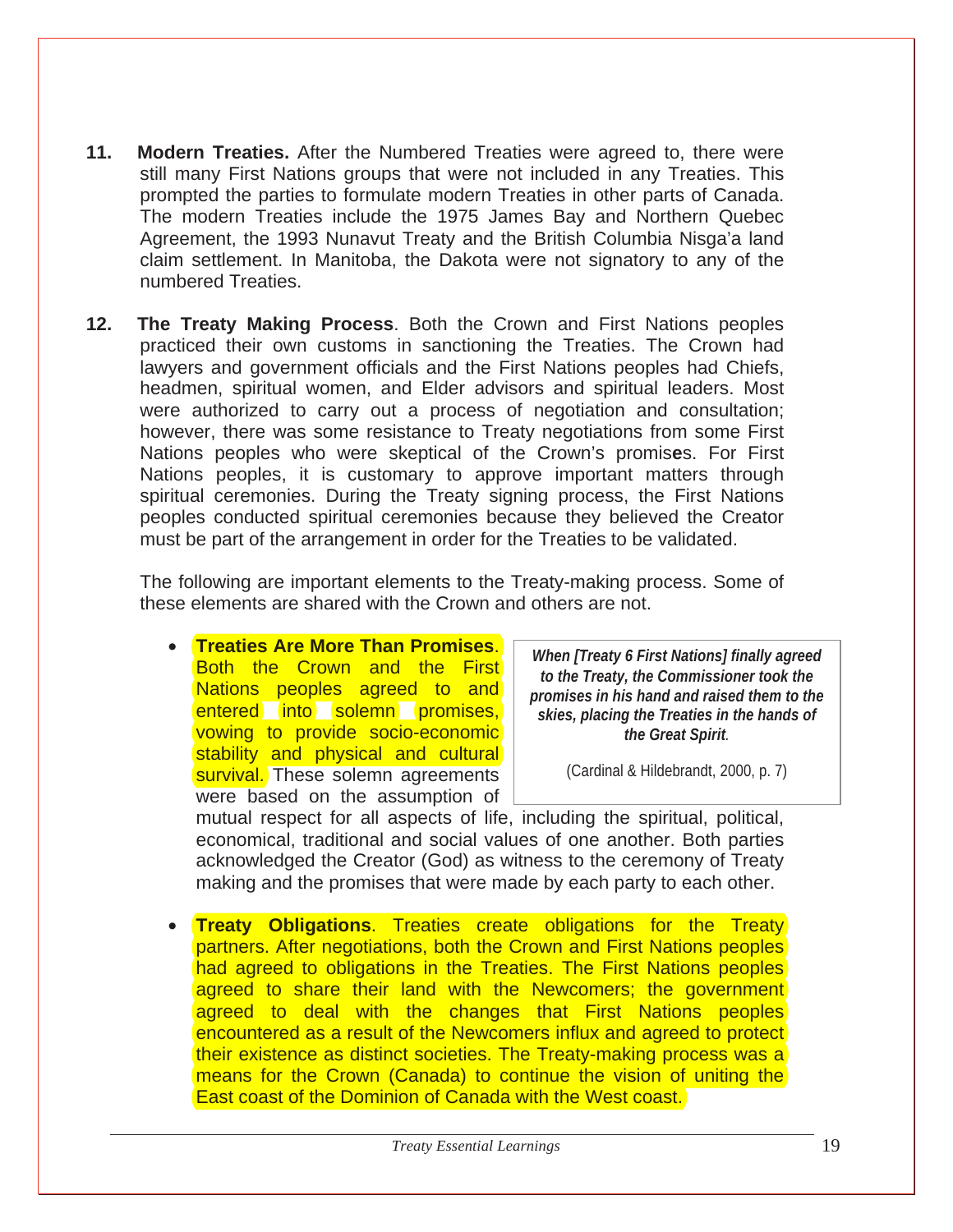- **The Treaties Are A Legal Undertaking**. The Treaties are recognized by Canadian law as a legitimate way of reconciling the interests of First Nations peoples with the interests of the immigrating Newcomers. The Treaties are recognized as solemn, sacred and lasting agreements that create legally enforceable obligations. Since 1982, Treaty rights are protected by the Canadian Constitution (the supreme law of the land) in Section 35 which recognized and affirmed "existing Aboriginal and Treaty rights" (Canada, Constitution Act, 1982, s.35).
- **Treaties Are Sui Generis**. From the First Nations peoples' perspective, Treaties are *sui generis,* which is a legal term that refers to the fact that something is unique or different (McNeil, 2006). First Nations peoples maintain that they were sovereign nations at the time of Treaty-making; they had laws predating the Crown's sovereignty which meant they had jurisdiction over the lands that they occupied. The guidelines from The Royal Proclamation of 1763 stated that First Nations peoples' lands could only be acquired by purchase or Treaty. From the First Nations peoples' perspective, the Royal Proclamation of 1763 recognized First Nations peoples` jurisdiction over their lands and their sovereignty as nations. The Crown protected their interests in First Nations peoples' land by entering into Treaties with First Nations peoples, which First Nations peoples believe are *sui generis,* unique on to themselves.
- **The Benefits for Treaty-Making to Newcomers and First Nations**. Both parties to the Treaty-making process benefited from The Numbered Treaties. The Crown represented the Newcomers and the First Nations were represented by their respective leaders.
	- **(a) Treaty Benefits to the Newcomers (as represented by the Crown):**

As a Treaty settlement, the Crown believed they were to receive:

- peaceful access to lands for settlement, farming, railways, and development;
- peaceful settlement in the west;
- minimal costs for westward expansion and prevention of costly wars with the First Nations peoples; and
- protection for western lands by creating a barrier to American expansion.

These benefits became a reality as the Crown settled the land from sea to sea, eventually building the nation now known as Canada.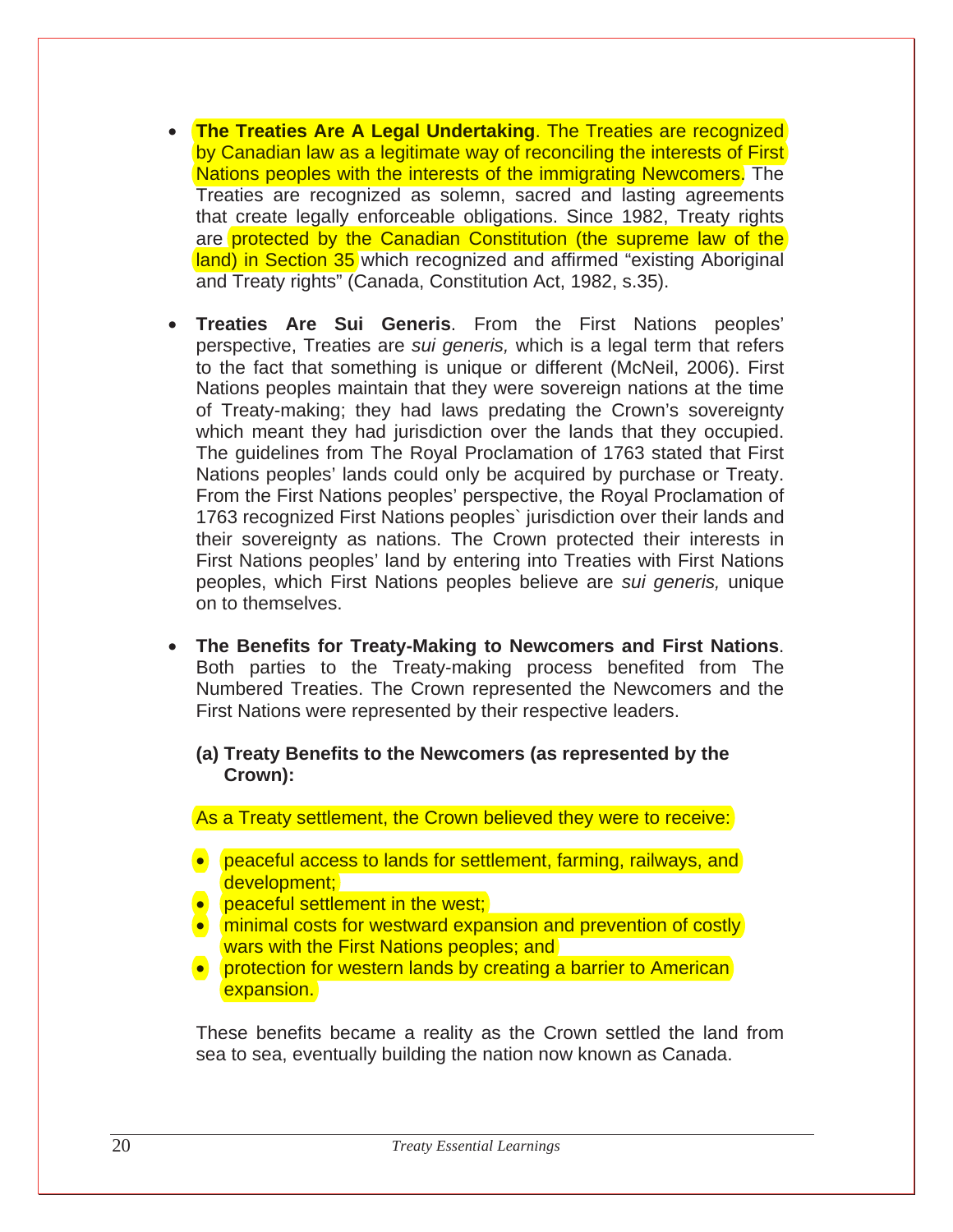### **(b) Treaty Benefits to the First Nations:**

As a Treaty settlement, First Nations peoples believed they were receiving:

- physical survival of their nations;
- peaceful relations with the Newcomers through ongoing equitable relations;
- respect for cultural and spiritual survival as distinct nations by the preservation of their distinctive traditions and institutions; and
- a transition to a new lifestyle by learning different technologies within education, economics, health and other benefits.

Some of these benefits became a reality and others remain outstanding matters yet to be settled between the impacted First Nations communities and the Crown, now represented by the Government of Canada. This is the reason such processes as the Treaty Land Entitlement (TLE) Framework Agreement was signed between Canada, Manitoba and 27 Manitoba First Nations as a means of addressing the shortfall of land allocations under Treaties.

**13. The Provisions of Treaty**. In contemporary terms, Treaties are considered *evergreen.* The Treaties are not frozen in time and are understood to be evolving to suit the conditions of the day and they are also unchangeable. In matters of interpretation Canada's Supreme Court has ruled that legislation is "subject to accommodation of the Aboriginal peoples' interests, in accordance with honour and good faith of the Crown" (Delgamuukw v. British Columbia, 1997, p.242).

The most common provisions of the written Treaties for First Nations peoples and the Newcomers in present-day Manitoba can be found in the following charts: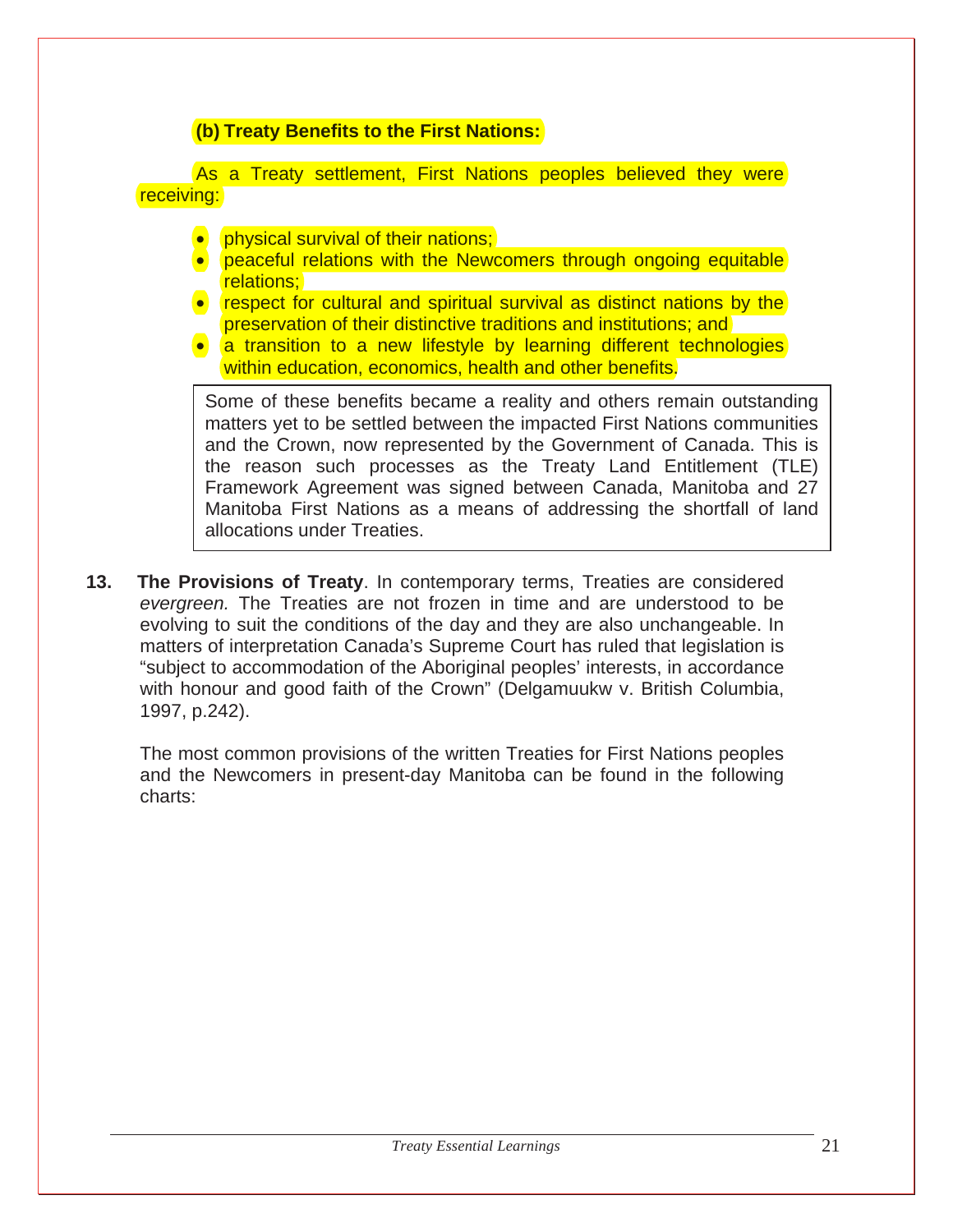## **TREATY 2 (21 AUGUST 1871) MANITOBA POST**

Treaty 2 was signed at Manitoba Post on the 21 $^{\text{st}}$  of August 1871, as part of a previous promise the Crown had made to treat with the First Nations peoples in their own localities.

The signing of Treaty 2 followed the same suit as Treaty 1 with the First Nations peoples and Crown agreeing to the same terms and conditions.

| <b>Provisions for First Nations Peoples</b>                                                                                                                                                                                                                                                                                                                                                                                                                                                                                                                                                                                                                            | <b>Provisions for Newcomers</b>                                                                                                                                                                                                                                                                                                                                                                                                                                                                                                                                                                                                                                                                                                                                                                                                                                                                                                                                       |
|------------------------------------------------------------------------------------------------------------------------------------------------------------------------------------------------------------------------------------------------------------------------------------------------------------------------------------------------------------------------------------------------------------------------------------------------------------------------------------------------------------------------------------------------------------------------------------------------------------------------------------------------------------------------|-----------------------------------------------------------------------------------------------------------------------------------------------------------------------------------------------------------------------------------------------------------------------------------------------------------------------------------------------------------------------------------------------------------------------------------------------------------------------------------------------------------------------------------------------------------------------------------------------------------------------------------------------------------------------------------------------------------------------------------------------------------------------------------------------------------------------------------------------------------------------------------------------------------------------------------------------------------------------|
| Initial annuities in 1871 (\$3/per<br>person);<br>Amended annuities in 1875<br>$\bullet$<br>(\$5/per person, \$20 to Chief &<br>Headmen and a suit of clothing<br>every 3 years);<br>Reserves land equal to 160<br>$\bullet$<br>acres for each family of 5;<br>Schools (education);<br>$\bullet$<br>Mutual obligation of peace and<br>$\bullet$<br>goodwill;<br>"Outside promises" dealt with in<br>$\bullet$<br>1875 resulted in amendments<br>that included farming<br>implements, stock and seed, a<br>buggy for each Chief(Daugherty,<br>1983).<br>Outstanding claim disputes continue to<br>be addressed by Canada in<br>consultation with First Nations peoples. | Westward expansion and<br>settlement of land, beginning at<br>the mouth of the Winnipeg River,<br>running along the eastern shore<br>of Lake Winnipeg to the mouth<br>of Beren's River; to Dauphin<br>River;<br>to St. Martin's Lake, and along<br>the north bank of the stream<br>from Lake Manitoba; to the<br>eastern and northern shores of<br>Lake Manitoba to the Waterhen<br>River; to Waterhen Lake; across<br>Lake Winnipegosis;<br>to Shell River; crossing the<br>Assiniboine River; to Fort Ellice;<br>to the Moose Mountains, to the<br>United States frontier; to the<br>mouth of Winnipeg River.<br>Established a strong British<br>$\bullet$<br>presence in the West as<br>settlement was quickly<br>organized;<br>Mutual obligation of peace and<br>$\bullet$<br>goodwill;<br><b>Avoided war with First Nations</b><br>peoples and created an alliance<br>with them:<br>Alleviated some of the threat of<br>US expansion by settling on the<br>land. |